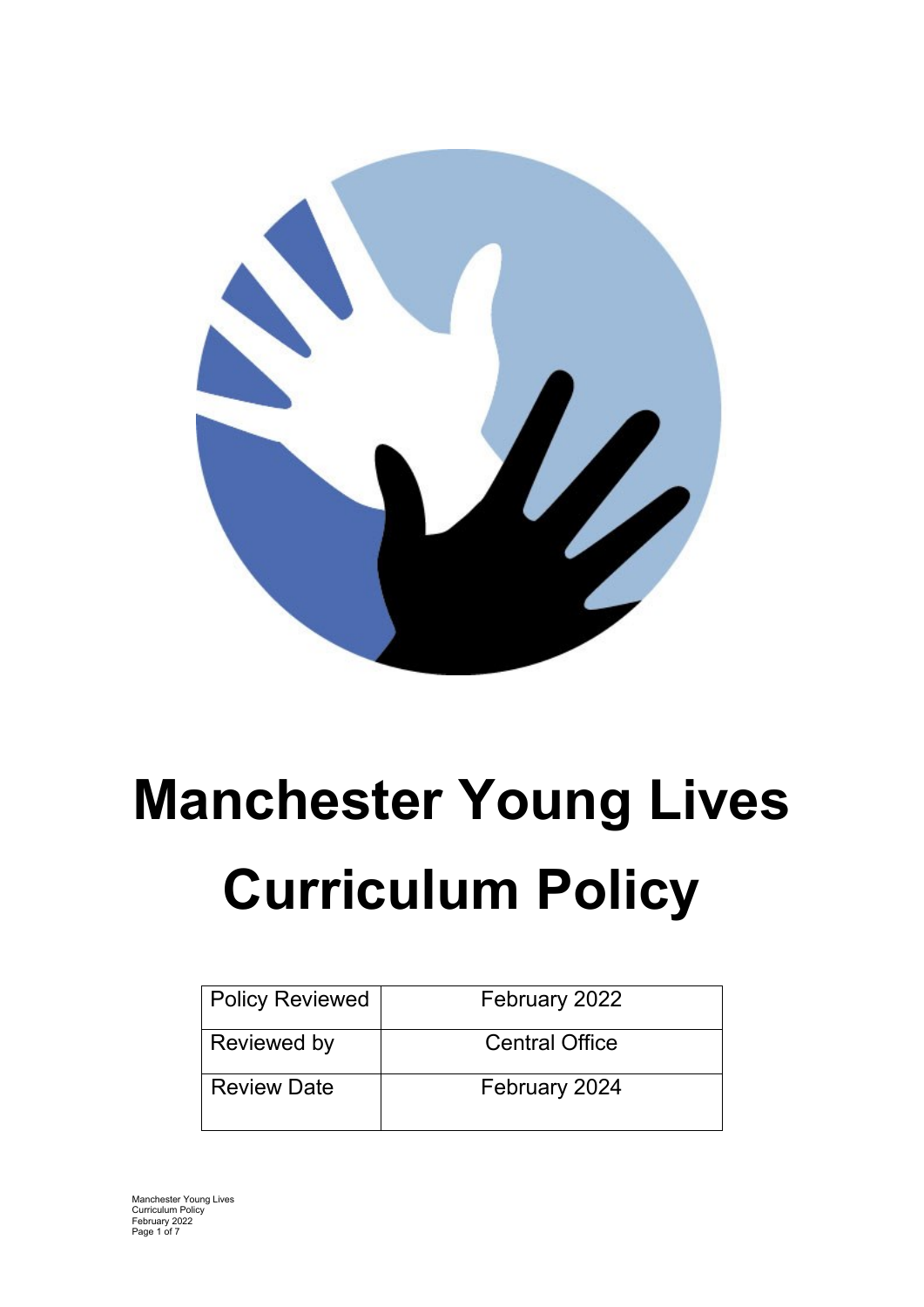# **C O N T E N T S**

| 1            | Introduction           |
|--------------|------------------------|
| $\mathbf{2}$ | <b>Aims and Values</b> |
| 3            | <b>Review</b>          |
| 4            | Intent                 |
| 5            | Implementation         |
| 6            | Impact                 |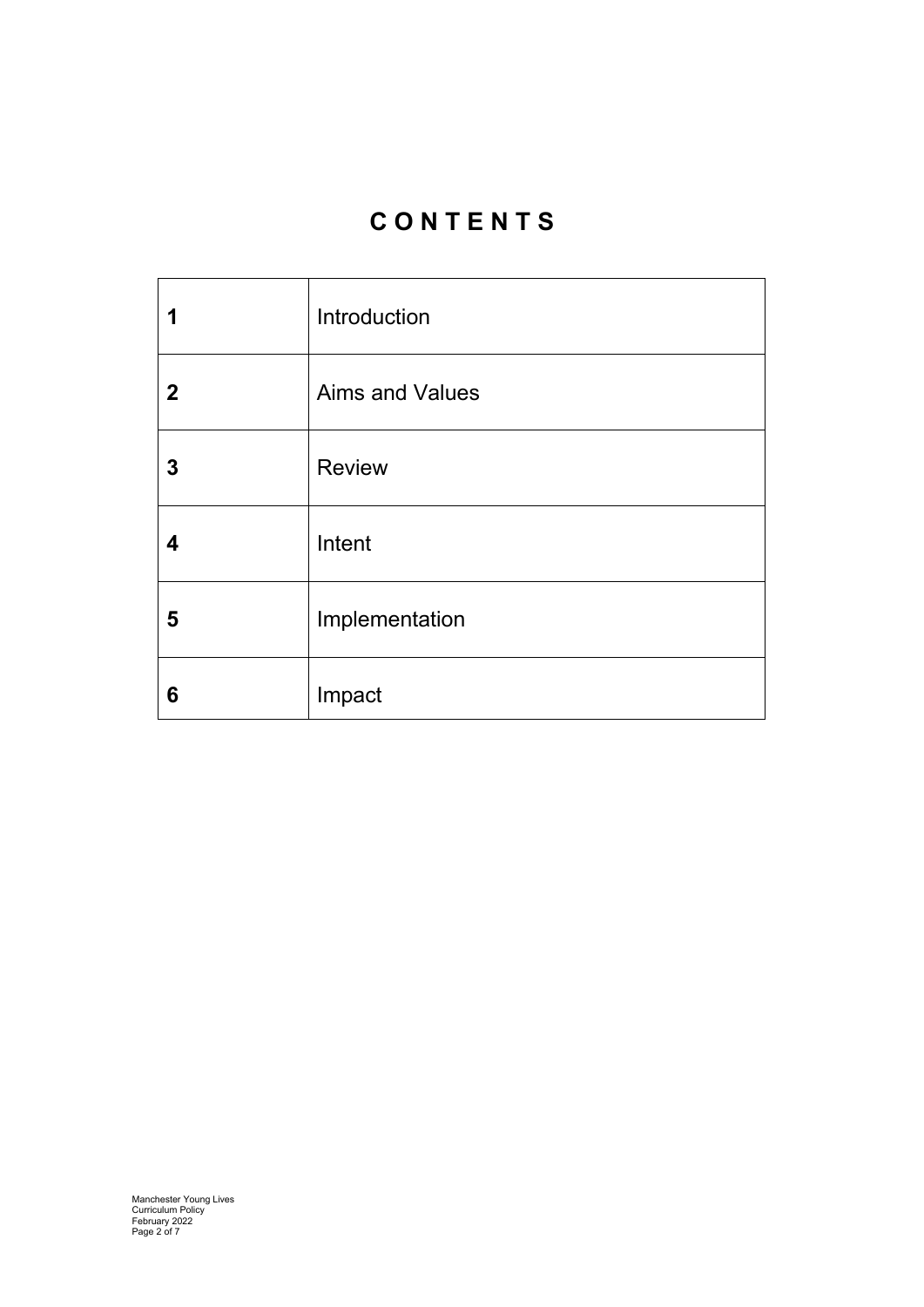# **1. INTRODUCTION**

Manchester Young Lives offers full-time education at Years 10 and 11 for young people who have been either permanently excluded from mainstream school, or who are at risk of permanent exclusion. Our student cohort have experienced barriers to accessing mainstream education for a wide range of often complex reasons, and we take in students at any point throughout the academic year.

Our curriculum is broad, balanced, and ambitious. It empowers our students to access a wide range of learning experiences so that they can become more resilient and more able to make informed choices on their next steps. A core theme that our curriculum is designed around is one of wellbeing. As per the 2017 report by Scotland government into attainment for young people, 'Tackling the attainment gap' it was found that:

*"Nurturing approaches in schools which focus on building strong relationships with children and families has been found to improve social, emotional and educational attainment."*

We understand that to become successful adults, young people need to feel emotionally secure so that they can make positive choices in the future. A core part of what we do is to spend time building trusting relationships with the students based on mutual respect, as well as providing a curriculum that reignites students confidence and curiosity for learning.

It is linked to the following policies:

- SEN
- Gifted & Talented
- Relationship, Sex & Health Education
- Spiritual, Moral, Social and Cultural
- Post 16 & IAG

## **2. AIMS AND VALUES**

The aims of our School are to:

- 1. Offer a high-quality programme of education to young people not attending mainstream secondary school, which includes the core subjects for the National Curriculum so that they are not disadvantaged from achieving comparative outcomes from their peers in mainstream school.
- 2. Identify, address, and provide knowledge and skills to work with the barriers to education that our young people face. This can include, but is not limited to, behaviour issues, relationships and attitudes to school, bullying, school avoidance, anxiety and mental health issues, learning difficulties (that may or may not be undiagnosed), caring responsibilities, safeguarding and complex home lives.
- 3. Develop individual routes for an appropriate next step in learning. For some this may be re-integration into mainstream school, for others it may be further specialised provision. This also includes routes into post-16 education and training.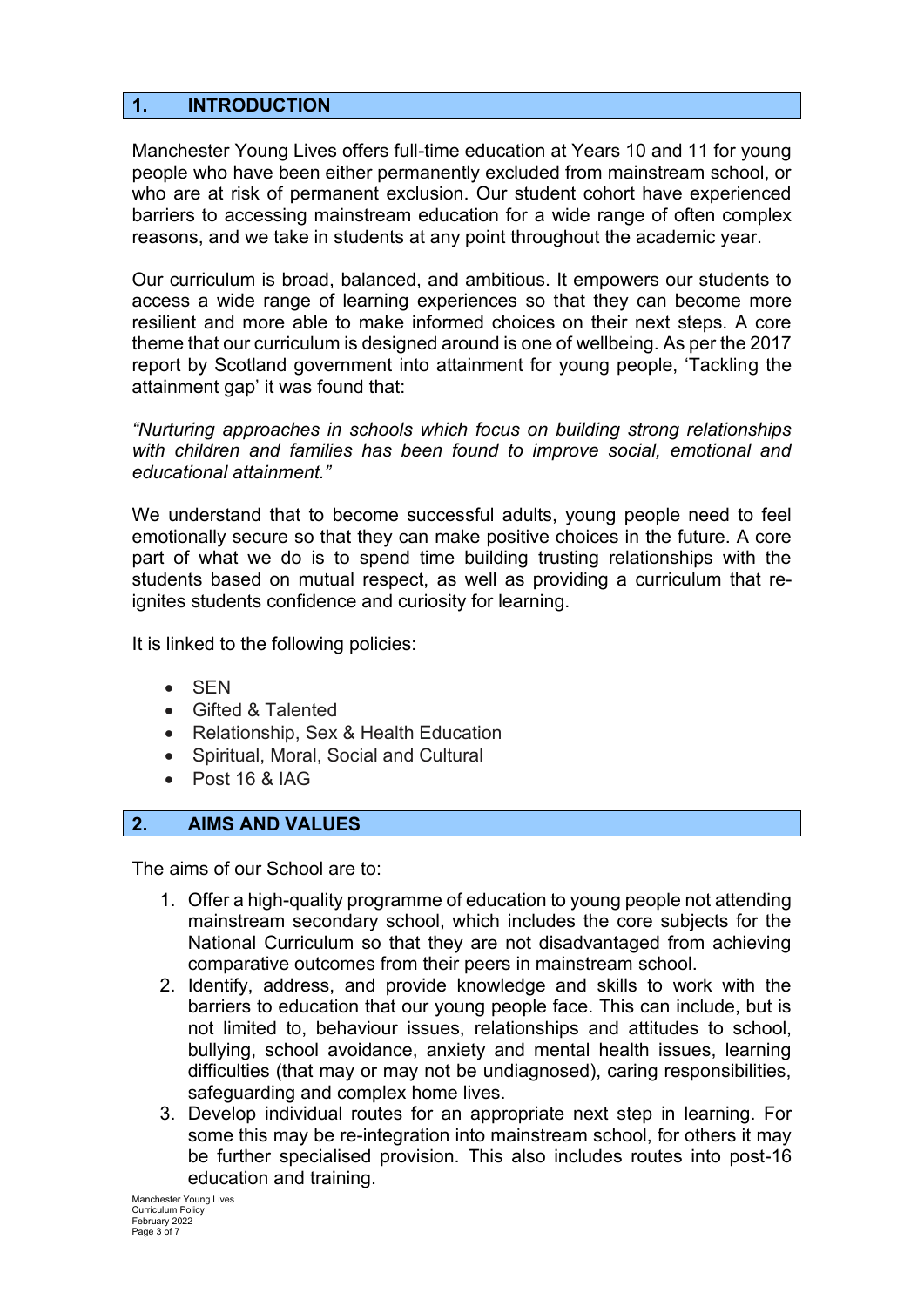## **3. REVIEW**

The curriculum will be reviewed annually, with approval from our Board of Trustees, taking into account any changes to legislation and the changing requirements of our diverse cohort.

It is recognised that curriculum planning is a collaboration between senior leaders, the Board of Trustees, school staff at all levels, plus the students themselves. Staff, students, and parents/carers will be consulted in order to provide a curriculum which directly reflects their needs.

#### **4. INTENT**

It is likely that a student will spend a relatively short amount of time with us, in many cases students join us in the midst of their GCSE years, so it is important that our curriculum has a strong focus on embedding the core skills that a person needs to achieve good outcomes and to participate positively as active, safe and healthy citizens.

The attainment levels of our student cohort are typically very low, with predicted grades from their home schools normally being below a Grade 4 and in many cases expected to achieve entry level or Grade 1 at GCSE. In many cases our students have been out of education for a long time, sometimes missing several months or even years from a full-time educational setting.

Overall, the intent of our curriculum is to balance a solid core education alongside work to support their personal, social, and emotional development.

The curriculum:

- Takes into account current legislation, as well as local and national priorities.
- Is broad, balanced, relevant and engaging to allow students to maintain contact with key areas of the National Curriculum.
- Develops literacy and numeracy, utilising opportunities in subject areas to develop students' mathematical and language fluency.
- Is well sequenced, so that students can build on learning as they move upwards throughout the years.
- Is consistent with British Values of democracy, the rule of law, tolerance and mutual respect for other cultures, as well as supporting equality and diversity.
- Promotes all students' spiritual, moral, social and cultural development.
- Makes account for individualised learning plans as identified through any EHCP's, other SEND learning requirements, as well as any barriers to education the student may be facing at that moment in time such as effects of ACEs.
- Sets challenging targets, so that students know how to improve.
- Manchester Young Lives • Provides opportunities for students to celebrate success and achievement.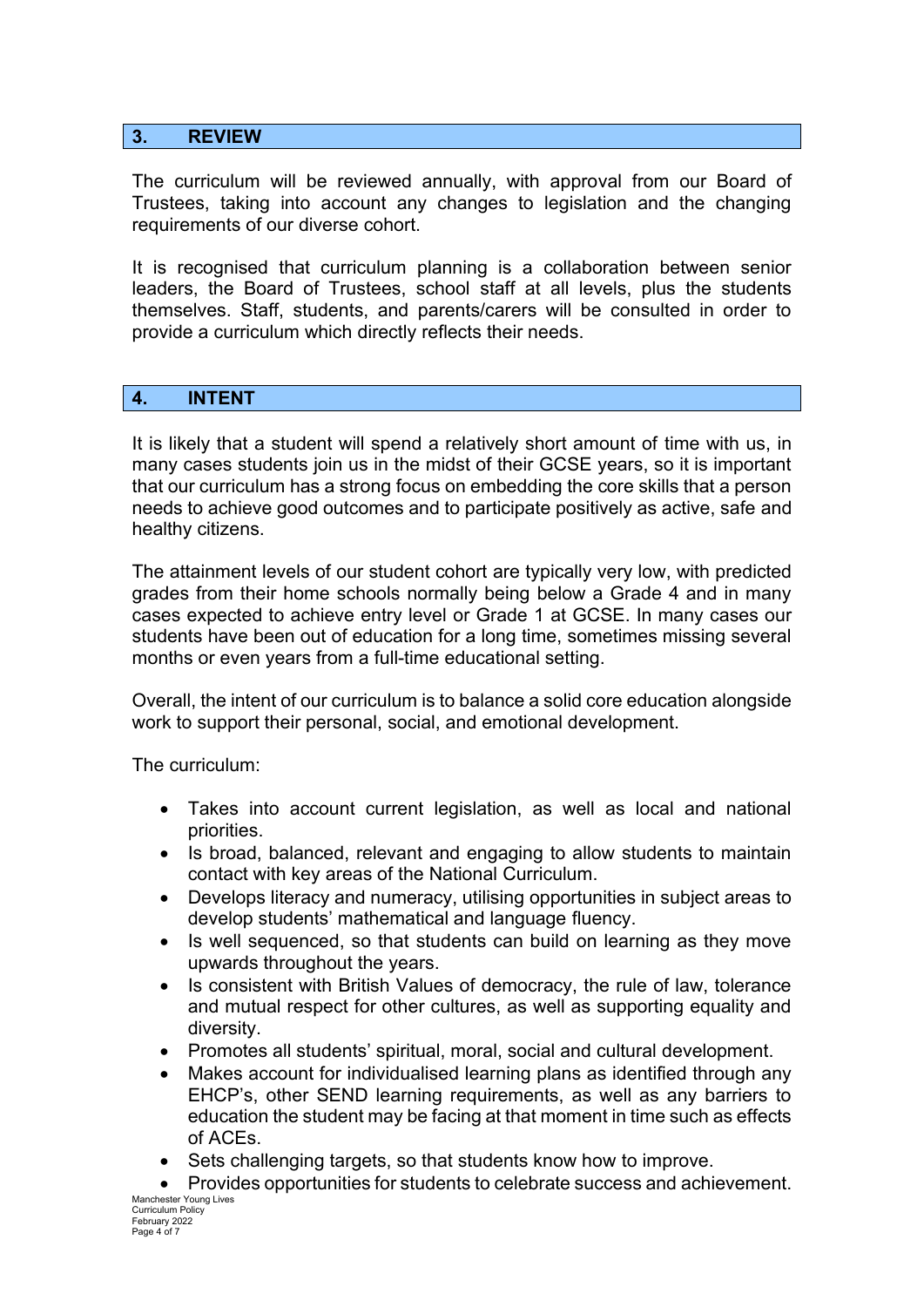• Supports students towards the Gatsby benchmarks and the world of work

#### **5. IMPLEMENTATION**

We aim to deliver our curriculum through a wide offer that provides opportunities to gain qualifications and accreditation wherever possible to enable good outcomes for post-16.

Our current curriculum offer includes core subjects in English, Maths & Science, additionally History, Physical Education, Food Technology and PSHE & Citizenship including Relationship, Sex & Health Education. We aim to give our students a fully rounded education that will support them as they progress on to further education, training or apprenticeship.

Upon arrival with us at Manchester Young Lives, which may be at any point through the school year, we undergo a robust assessment of the student's ability level so we can set meaningful targets for their improvement. Baselines will be conducted in all subjects, as well as SEND baselines for reading, spelling, visual processing, and mathematical ability where appropriate. Gaps in learning will be identified so that individualised learning plans in the form of the Pupil Support Plan can be generated.

Please see our SEND policy for further details of how we support special educational needs in our offer.

We recognise the impact of various adverse childhood experiences (ACE's) and multiple safeguarding concerns, plus any social, emotional or mental health difficulties that our young people may be facing in their daily lives. Therefore, our delivery is designed around, small nurturing learning groups at all three sites, with groups of no more than ten per lesson. All sites have access to a dedicated pastoral manager that will lead on the students' behaviour, wellbeing and maintaining an inclusive learning environment. All sites also benefit from a dedicated keyworker as HLTA that is trained to support teaching and learning as well as students' personal development.

Our team of qualified teachers are all trained in SEND and ACEs, so that lessons can be differentiated to support students as well as stretch and challenge them. Please see our Gifted and Talented policy for further details.

Staff will receive CPD throughout the school year in order to make sure the delivery methods for implementing the curriculum are up to date and effective.

Students will follow an agreed timetable that matches the requirements for the National Curriculum in terms of contact time. Their timetable also includes organised trips and visitors to enrich their learning across different subjects, particularly in the world of work, their community, and the world they will grow up in. Practical and creative learning experiences are encouraged wherever possible.

Manchester Young Lives Student feedback is implemented via our weekly 'Student Voice' sessions that involve them with school life. Students will also receive regular feedback from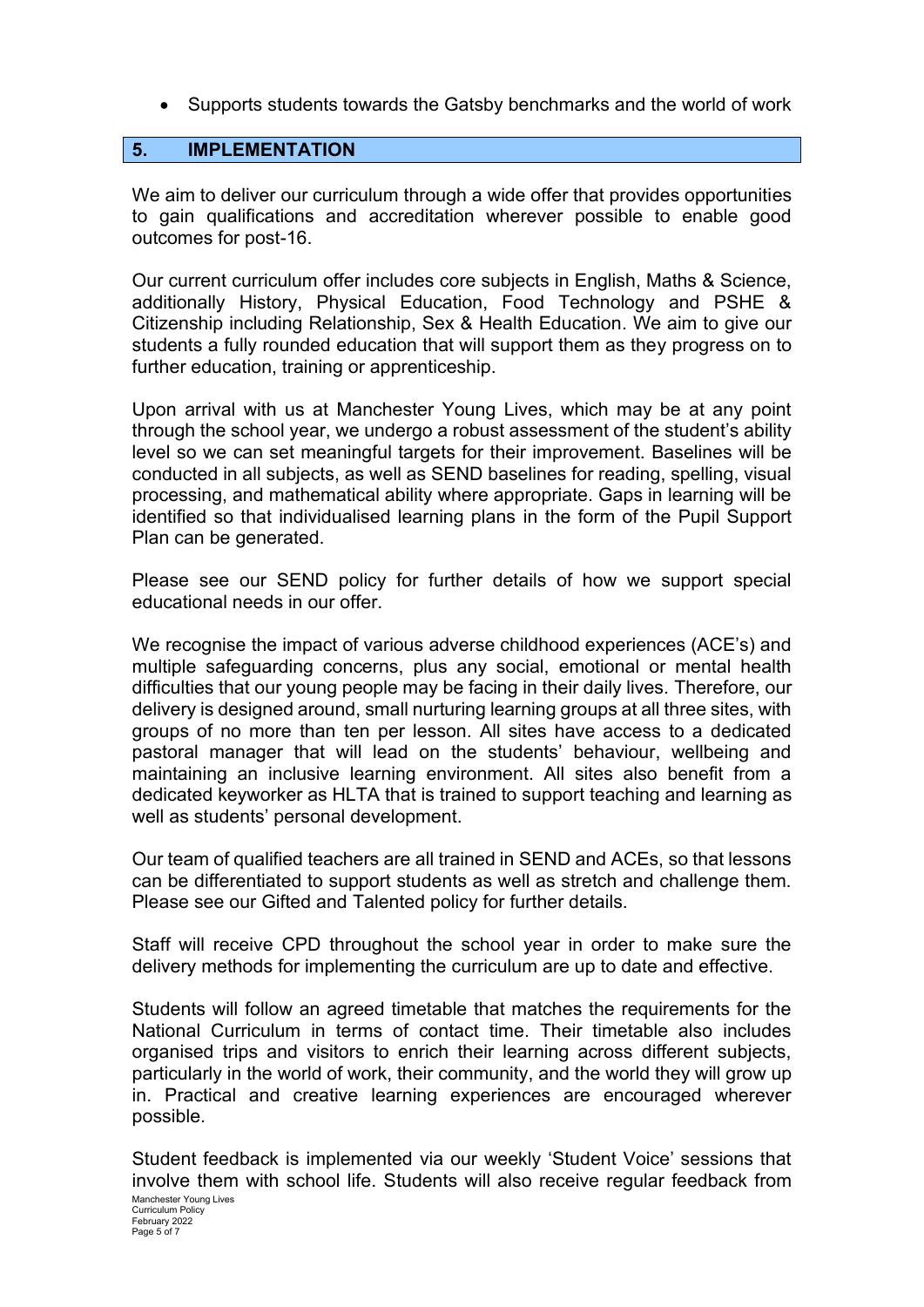their teachers in the form of constructive marking, verbal feedback, 1:1 feedback and target setting. Further details can be found in our Marking and Feedback Policy.

Staff meetings take place twice daily, so that staff can discuss the learning that should be taking place, and how it is implemented, to ensure it directly reflects what the students' need and what will engage and excite them with learning. We work closely with parents, carers, and other external agencies, which includes communicating about their learning and how best to support them.

#### **6. IMPACT**

The effectiveness and impact of our curriculum plan is evidenced in the following ways:

#### **Monitoring and feedback – Staff**

The Curriculum Lead is responsible for the progress and effectiveness of the teaching team and will lead on deep dives at a subject and centre level, book scrutinies, and also lesson observations to ensure a high quality of teaching is taking place.

Other members of the school management team, as well as the Board of Trustees, will take part in regular learning walks to effectively monitor the quality of the learning environment and so that they can offer their own insights into the running of the school.

Student feedback will also be utilised by school management team to check the impact of our delivery on the pupils. Strengths and areas to work on are noted and fed back to staff in 1:1s.

Staff all have specific appraisal targets that are linked to these quality measures so that they can improve their practice and receive further training and support.

#### **Monitoring and feedback – students**

Students will receive timely feedback from their subject teachers in accordance with our marking and feedback policy. Feedback will be given that sets challenging targets and details how they can improve.

Students will undergo baseline assessments to set targets, and half termly assessments to check attainment towards achieving their qualifications. The results of these are tracked and analysed regularly.

Manchester Young Lives Students who are struggling to meet their targets are given 1:1 intervention in a subject or topic area, these run in accordance with our Academic Interventions Policy and can be very diverse. The plan, do and review of these interventions